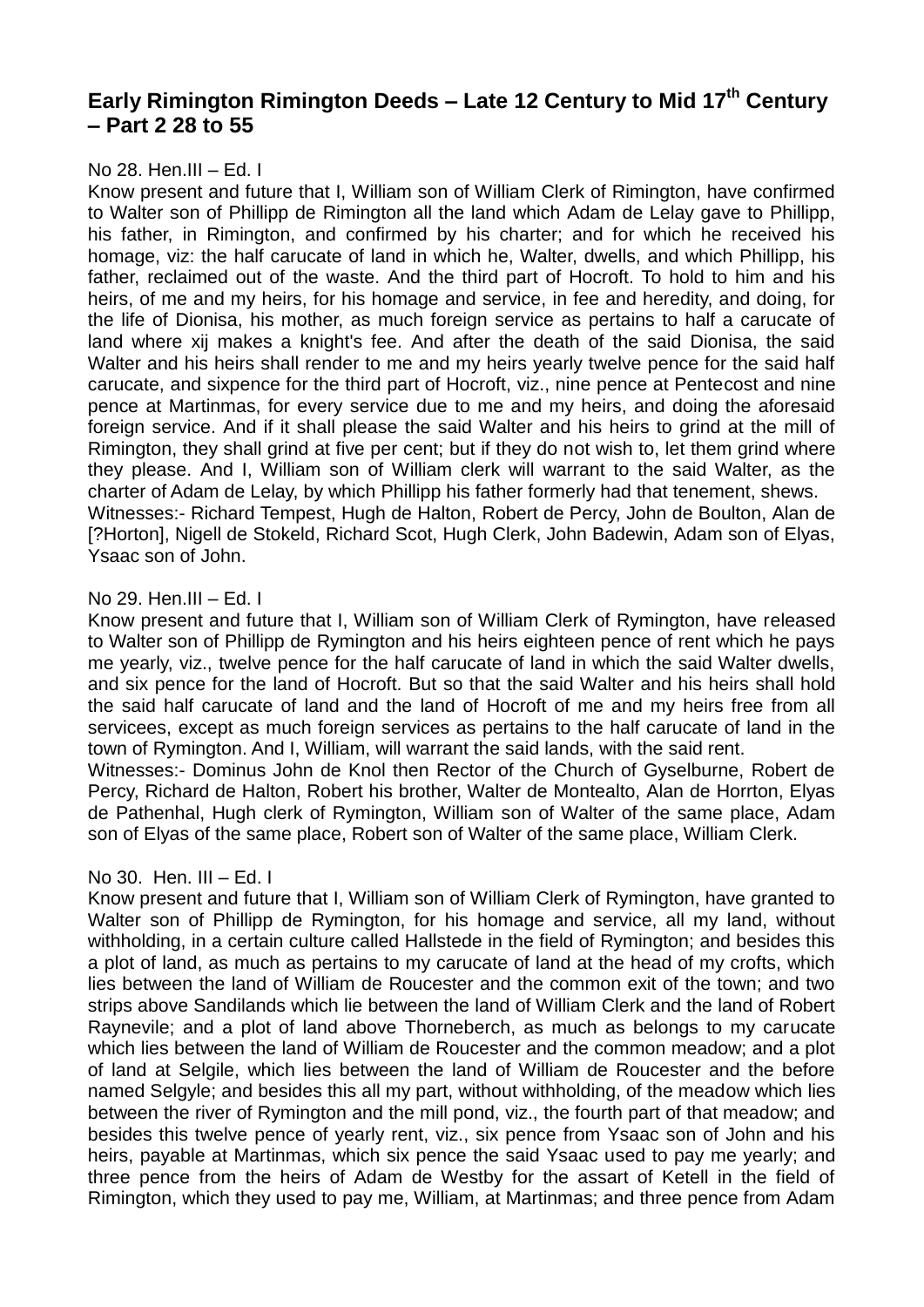de Holegyle and his heirs, payable at the same term, which he was bound to pay me. To hold to him, his heirs or assigns, of me and my heirs, in fee and heredity, paying therefor yearly yo me a penny for all secular services. And I, William, will warrant.

Witnesses:- Roger Tempest, Richard de Halton, Robert his brother, John de Percy, Alan de Horton, William Tempest, Hugh Clerk of Rymington, William son of Walter of the same place, William Baudewin, William Clerk.

# No  $31.$  Hen. III – Ed. I

Know present and future that I, William son of William Clerk of Rymington, have granted to Walter son of Phillipp de Rymington, for his homage and service, all my land, without withholding, in a certain culture which is called Hallstede in the field of Rymington; and besides this a plot of land, as much as pertains to my carucate of land at the head of my crofts, which lies between the land of William de Roucester and the common exit of the town; and two strips above Sandilandes which lie between the land of William Clerk and the land of Robert Raynevile; and a plot of land above Thorneberch, as much as belongs to my carucate which lies between the land of William de Roucester and the common meadow; and a plot of land at Selgile, which lies between the land of William de Roucester and the before named Selgile; and besides this all my part without withholding, of the meadow which lies between the river of Rymington and the mill pond, viz., the fourth part of that meadow; and besides this twelve pence of yearly rent, viz., six pence from Ysac son of John and his heirs, payable at Martinmas, which six pence the said Ysac used to pay me yearly; And also three pence from the heirs of Adam de Westby for the assart of Ketell in the field of Rimington, which they used to pay me at Martinmas; and also three pence from Adam de Holegyle and his heirs, payable at the same term, which he used to pay me; futher all the part of my carucate of land in a certain culture calle Alfhov, beginning at the stones of the Bretstrete in length up to the River of Tvistleton[\*], in breadth indeed as I William, formerly held the same; So that it shall be lawful for the said Walter to enclose, build on, or in any other way improve the said land as he wishes. To hold to him, his heirs or assigns, of me and my heirs, in fee and heredity, paying therefor yearly yo me a penny for all secular services. And I, William, will warrant.

Witnesses:- Roger Tempest, Richard de Halton, Robert his brother, John de Percy, Alan de Horton, William Tempest, Hugh Clerk of Rymington, William son of Walter of the same place, William Baudewin, William Clerk.

\* *If this land started at the stones of Twizles Bridge on Rimington Lane and went in length to the confluence of Twiston and Ings becks, then it now is part of Wood Farm.*

# No 32. Hen. III – Ed. I

William, son of William Clerk of Rymington, grants to Walter son of Phillipp de Rymington, for his homage and service, a bovate and a half of land, with toft and croft, in the town and territory of Rymington, viz., that bovate and a half of land which lies next the half carucate of land of the said Walter on the west. To hold to him, his heirs and assigns, of William, in fee and heredity, doing as much foreign service as pertains to a bovate and a half of land, where twelve carucates of land make a knight's fee, for all services. And William warrants. Witnesses:- Robert de Percy of Neusum, Richard son of Richard de Boulton, Walter de Montealto, Alan de Horton, Peter his brother, Hugh Clerk of Rymington, Walter son of Walter of the same place, Adam son of Elyas, William son of John Baldewin, Ysaac son of John, Walter de Gasegile.

# No 33. Hen.III – Ed. I

Elyas de Halton and Matilda his wife grabt to Walter son of Phillipp de Rimington a bovate of land, with a toft and croft and all appurtenances, in the town and territory of Rimington, viz., that bovate which they previously held of Walter for their homage and service. To hold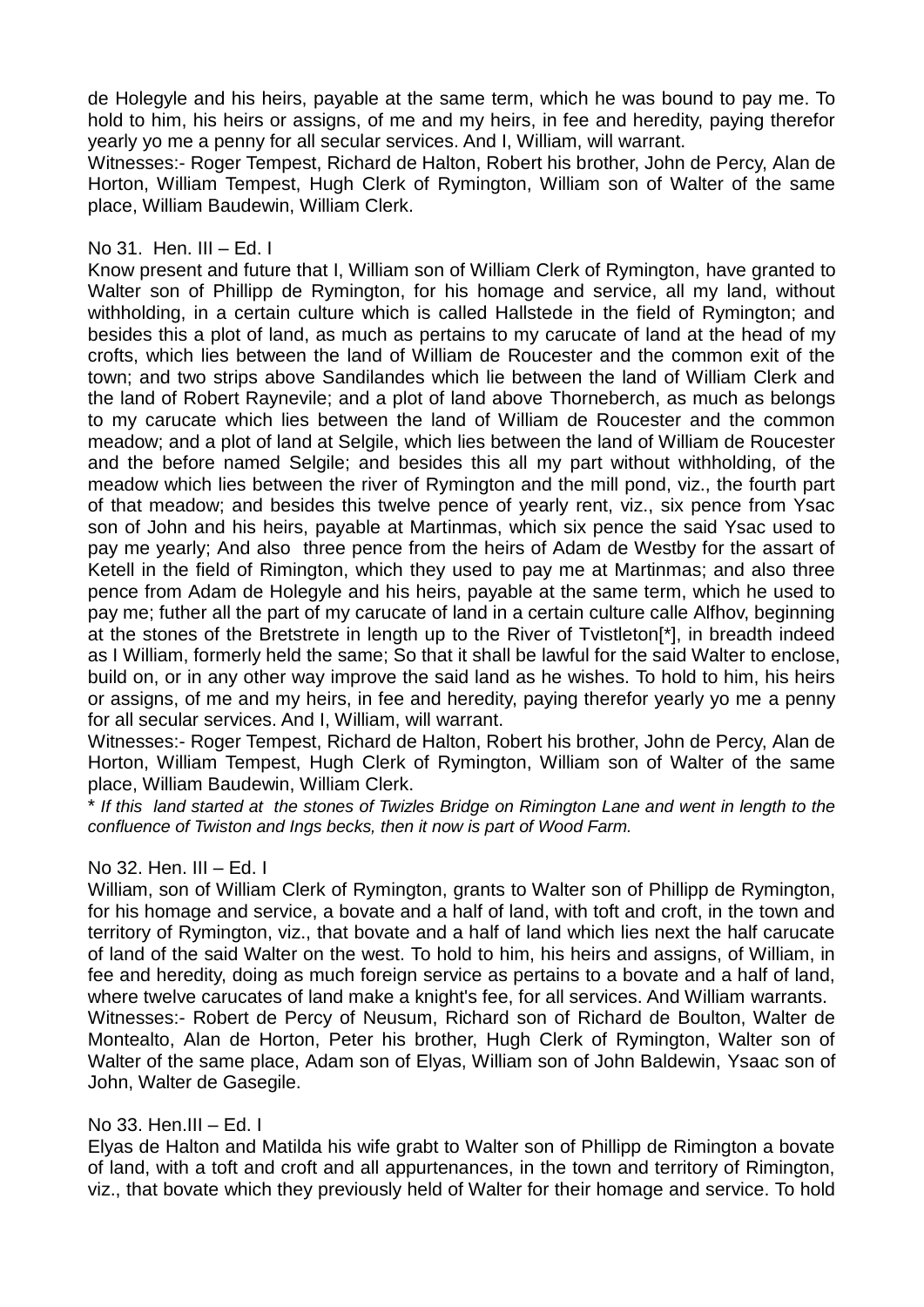to him, his heirs or assigns, of William de Rymington and his heirs, who is the chief lord of that tenement, by paying an arrow yearly at Pentecost for every service, except foreign service, viz., as much as pertains to a bovate of land where twelve carucates of land make a knight's fee. And Elyas and Matilda warrant. For this grant Walter has paid them five marks in their necessity.

Witnesses:- Dominus John de Knol, parson of the church of Gyselburne, Robert de Halton, Walter de Montealto, Robert d Percy of Neusem, Elyas de Oterburne, Elyas de Pathenhal, Alan de Horton, William de Rymington, Hugh clerk of the same place, William son of Walter of the same place, Richard Scot, Walter de Gasegil, Adam son of Elyas de Rymington, Ysaac son of John.

## No 34. Early Ed. I

Richard Scot grants to Matilda his daughter one of hos two bovates of land in which he dwels in the town of Rymington, with all the appurtenances except the toft and croft, viz.: that bovate which lies entirely in the fields, next [to] the bovates of Walter son of Phyllipp de Rymington on the west. And besides this all his land which lies between the wood of Heseleved and the meadow of Greystone. To hold to Matilda, her heirs or assigns, of Richard, for her homage and service, in fee and heredity, paying therefor yearly a penny for every service except foreign service, viz.: as much as pertains to a bovate, where twelve bovates [written in error for carucates] of land make a knight's fee. And Richard warrants.

Witnesses:- Robert de Percy, William de Rymington, Walter son of Phyllipp of the same place, Hugh Clerk of the same place, William son of Walter of the same place, Adam son of Elyas, Ysaac son of John, William Baldewyn.

## No 35. Early Ed.I

Know all present that 1, Richard son of Benedict de Holegile, have granted to Walter son of Phillipp de Rimington all my part, without any withholding, of the toft and croft which was Benedict's, my father, in the town of Holegile, which I had by the gift of the said Benedict, and lies towards the west. And besides this all my part, viz., half of the land and meadow which were Benedict's, my father, in a certain culture which is called Aldhekergardt, in the field of Rimington; as the charter which I had by the gift of the said Benedict, my father, of the said tenement purports and witnesses. To hold to him and his heirs or assigns, of the Church of St. Mary of Giselburne in Cravene and of its Rectors, in fee and heredity, paying them three pence yearly for all services. And I, Richard, will warrant to the said Walter and those holding of the said Church.

Witnesses:- Robert de Percy, Walter de Montealto, Elyas de Oterburne, Adam de Westby, Richard Scot of Rimington, William son of Walter of the same place, Ysaac son of John of the same place, Robert the smith of Holegile, Robert son of Walter of the same place, Walter de Gasegile, William son of Roger of the same place.

# No 36. Early Ed.I

Know all present and future that 1, Richard son of Benedict de Holegile, have granted and confirmed in my full age and power, to Walter son of Phillipp de Rymington, all my part, without any withholding, viz.: half of the toft and croft which was Benedict's, my father, in the town of Holegile, and lies towards the west. And besides this all my part, viz., half of the land and meadow which were Benedict's, my father, in a certain culture which is called Aldhekergard, in the field of Rimington. To hold to Walter, his heirs or assigns, as is contained in the charter which he had before by my gift of the said tenement.

Witnesses:- Dominus John de Knol Rector of the Church of Giselburne, Robert de Percy of Neusum, John his son, Alan de Horton, William Tempest, Hugh clerk of Rimington, William son of Walter of the same place, Adam son of Elyas, William Baldewin, William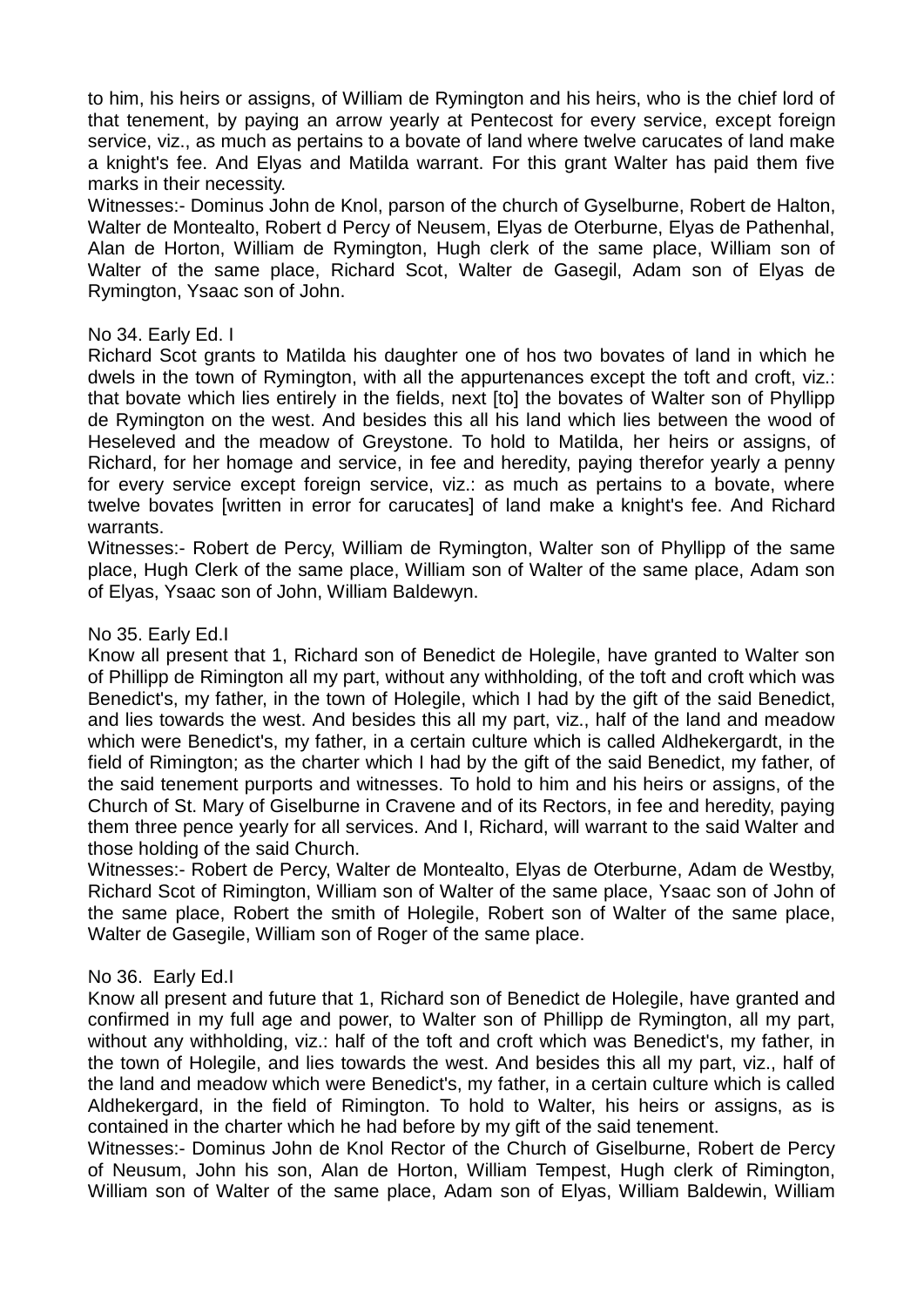clerk.

No 37. Early Ed. I

Know all present and future that 1, Walter son of Benedict de Holegile, have granted to Walter son of Phillipp de Rymington all my part of a toft which was Benedict's, my father, in the town of Holegile, viz.: the half which lies towards the east next [to] the toft which Walter the Smith once held. And besides this all the half of a plot of land, with a meadow at either end towards the east, in a certain culture which is called Aldhekergardt, in the field of Rimington, which Benedict my father had by the gift of Adam de Lelay. To hold to him, his heirs or assigns, of the Church of St. Mary of Giselburne in Cravene an of its Rectors, in pure and perpetual alms, in fee and heredity, for three pence yearly, o be paid at Penecost, and half at the feast of St. Martin for all secular services. And I, Walter, will warrant to Walter and his assigns holding of the church. as is contained in the charter which he had before by my gift of the said tenement.

Witnesses:- William de Rimington, Alan de Horton, Hugh Clerk of Rimington, Richard Scot, Adam son of Elyas of Rimington, Adam de Holegile, Robert son of the Chaplin, Robert the Smith, Walter de Gasegile, Robert son of Walter of the same place.

# No 38. Early Ed I.

Walter de Gasegile quitclaims to Hugh de Bolton, son of Richard de Bolton, and his heirs and assigns, his right in all that arable land with meadow in a culture called Aldeherthe and Alderthehenge in Gasegille; and in 4d rent which the said Hugh is wont to pay him yearly. Witnesses:- Dominus Roger Tempest, William de Rouchester, Walter de Rymington, William Gilemyn of the same place, William Tempest of Midop, William son of Eddy of Gasgile.

# No 39 Early Ed I

Robert son of Walter de Gasegile quitclaims to Hugh de Boulton and his heirs or assigns, his right in all his (Robert's) land in a culture called le Staniflat in the territory of Gasegile. Witnesses:- Dominus Roger Tempest, Walter de Rymington, William Gillemyn of the same place, Hugh clerk of the same place, Alan de Horton, Symon de Pathenale, Stephen de Neusum.

# No 40 1276

Robert son of Robert de Gaisgile, quitclaims to Hugh son of Richard de Bouhilton, and his heirs or assigns, for strips of arable land in Lathebot, with a meadow at the east head, lying between the lands of the said Hugh and of Walter de Gasegile; and four strips of arable land in Bradeheudes lying between the lands of the said Hugh and Walter, viz: those strips which Agnes wife of Robert the Smith of Holegil held of the Grantor.

Witnesses:- John son of Richard de Bouhilton, Richard de Halton, Robert his brother, William son of William Clerk of Rimyngton, Alan de Horton, William Gilemyn of Rymington, William Baudevin of the same place.

# No 41 Early Ed. I

Robert son of Robert de Gaisgile, quitclaims to Hugh son of Richard de Bolton, his heirs or assigns, his right in all the arable land lying between Mousegilebanke on the east, and the head of the land of Otercroft on the west; part of a bovate of land in the territory of Gasegile, abutting on the one head on Quitelandesike, and on the other head on Brerilands and Aldeherthe; and in three rods of land lying in the croft of Robert son of Eddy de Gasegile; and in two strips lying in le Avenam; and in all the same meadow, part of the said bovate of land, in all places of the field of Gasegile.

Witnesses:- Dominus Roger Tempest, William de Roucester, Walter de Rymington, William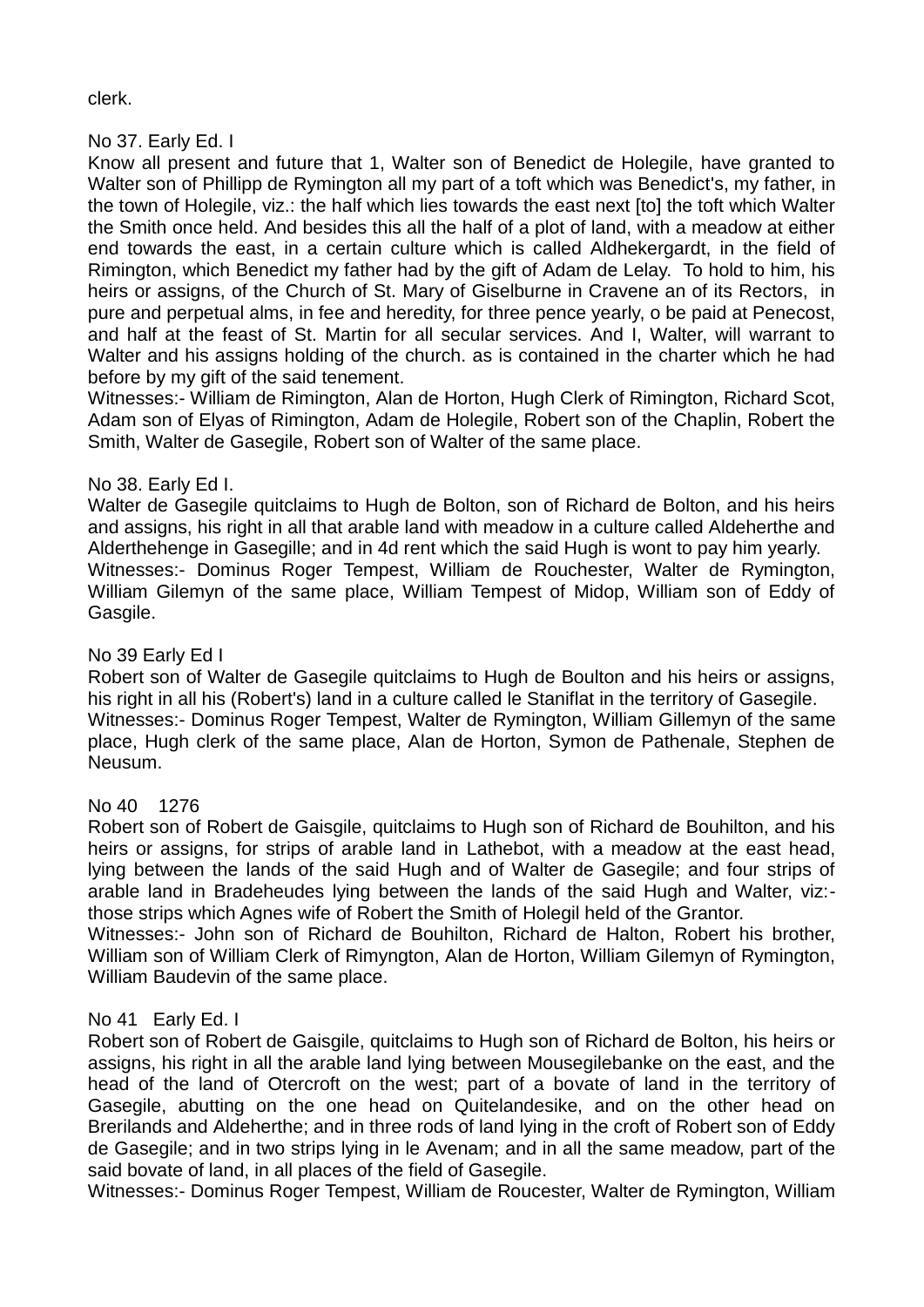Gilemyn of the same place, Alan de Horton, William Tempest de Midhop, William son of Eddy.

## No 42 Early Ed. I

Robert son of Eddy of Gasegile quitclaims to Hugh son of Richard de Bouhilton and his heirs or assigns all his right in the arable land and meadow which he once held in fee and heridty of the said Hugh in the territory of Gasegile. Also he grants to the said Hugh the yearly rent of a candle, to be received from William son of Eddy of Gasegile and his heirs, on account of a tenement he formerly held of the said Robert.

Witnesses:- William de Roucester, Walter de Rymington, William Gilemyn of the same place, Hugh of the same place, clerk, Alan de Horton, Stephen de Neusum.

#### No 43 Early Ed. I

William son of Margery de Gasegyle grants to Hugh de Bouhylton and his heirs or assigns, allhis right in an acre and a rod of land, and a toft with a building in the town of Gasegyle, for a sum of money.

Witnesses:- John de Bouhylton, Walter de Rimington, Henry, Robert de Bouhylton, brothers, Alan de Horton, William de Roucester, William de Rymington.

#### No 44 Early Ed. I

Know all, etc., that I, William son of William Clerk of Rymington, have granted to William de Roucester and Elyzabet his wife, and the heirs or assigns of William de Roucester, two acres of arable land and road in the territory of Rymington, lying between the land of Henry my son towards the east, and my land towards the west; abutting at the one head on a ditch and at the other head on the said road; and the said road measures eighteen feet in width, and abuts lengthways on the King's way, and at the other head on the said arable land. To hold to him and Elyzabet his wife and the heirs or assigns of the said William de Roucester, of me, in fee and heredity, paying me yearly an arrow for all secular services. And I, William son of William, will warrant, etc.

Witnesses:- Dominus Roger Tempest, Walter de Rymington, William Gilemyn of the same place, Hugh of the same place, Clerk, John son of Ysac of the same place, William Baudewyn of the same place, Robert de Raynevile.

#### No 45 Early Ed I

William, son of William Clerk of Rymington, quitclaims to William de Roucester and his heirs or assigns the homage and service of William son of John Baudevyn of Rymington. Witnesses:- Dominus Roger Tempest, Walter de Rymington, Hugh of the same place, Clerk, William Gilemyn of the same place, John son of Adam of the same place, John son of Isac of the same place.

#### No 46 Early Ed. I

Know present and future that I, William, son and heir of William Clerk of Rimington, have granted to Hugh de Bouhilton, son of Richard de Bouhilton, for his homage an service, all the land which I had within the bounds of Gasegile, except Otercroft and the meadow of Otercroft, with all the liberties within those bounds, extending in length from the water of Gasegile next [to] the chapel to Lathbote, and in width from the old course of the same water of Gasegile on the south to the land of Robert the smith of Holegile which is called Stanes, lying next [to] the meadow of Otercroft towards the north and the meadow which Matlida, widow, of Derwent once held, lying at the head of Rauebotes, viz., four bovates of land, of which one is in the territory of Rymington, which Richard Scot held, and three bovates of land are in Gasegile, of which Robert the Smith of Holegile held one bovate of land, and Richard, son of Alan de Gasegile held another bovate of land and a half, and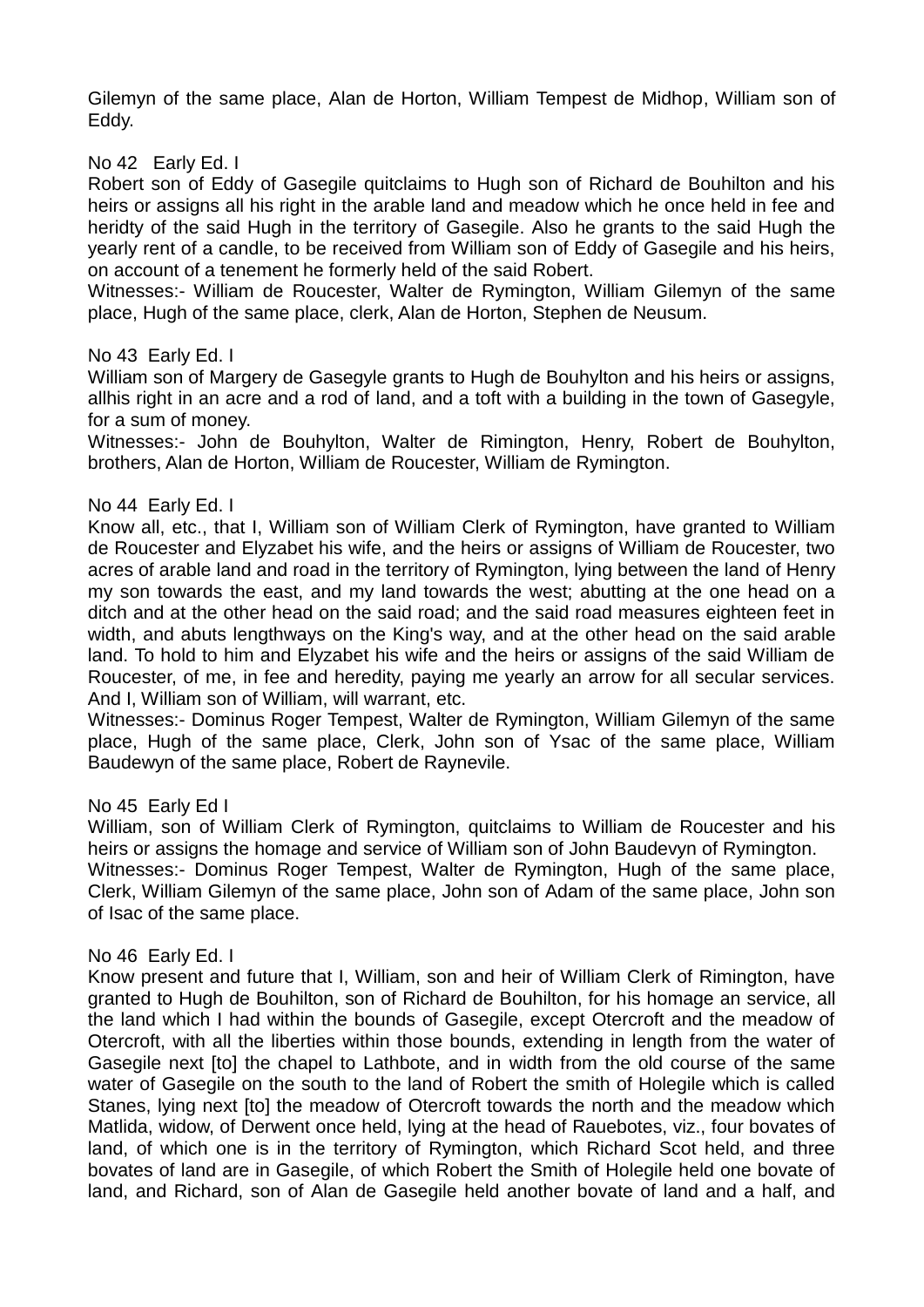William son of Walter de Gasegile held half a bovate; and all the arable land which is called Raubotes; and all the land which I had in le Lathebote; and a plot in le Avenam; and a certain assart which Robert the smith of Holegile held next [to] Martintoftes; and also all the land which William brother of Walter de Gasegile held between le Brec of Water and the high road in length, and all the land in width to the water in Dancerholm; and a toft and croft which William Scissor held with Kokeriding and Stanes; and the toft which Walter Note held; and Staincroft; and three acres of land in Martintoftes with the Crokes of Elebeck which William Scissor held; and all my part which I had in le Rede at the head of Soleberg; and the yearly rent, homage and service of these men, viz., from Robert son of Eddy twelve pence at Pentecost, and from Margery, widow, of Gasegile four pence, i.e., half at Pentecost and half at Martinmas, and from Richard de Dounnum a pair of gloves or a penny at Martinmas, and from Robert son of Robert son of Walter de Gasegile an arrow at Pentecost. To hold to Hugh, his heirs or assigns, of me and my heirs or assigns, doing s much foreign service as pertains to so much land in Gasegile. And I, William, will warrant. Witnesses:- Dominus Elyas de Knoll, Dominus Thomas de Altaripa, Richard de Halton, Robert his brother, Walter son of Philip de Rymington, Hugh clerk of the same place, Walter de Montealto, Richard de Bouhilton, Henry and Robert his brothers. *[The chapel of Gasegill was dedicated to St. Helen.]*

## No 47 Early Ed. I

William, son of William Clerk of Rimyngton, grants to Hugh son of Richard de Bouhilton, for his homage and service, all his land in Mickelthystleberg which Elias de Soleberg once held of him. To hold to Hugh, his heirs or assigns, of William, in fee and heredity, paying therefor yearly to William one penny for all secular services. And William warrants. Witnesses:- Dominus Elyas de Knoll, Richard de Halton, Robert his brother, Alan de Horton, Elias de Pathenale, John de Neusum, William de Malasis, and Adam his brother.

# No 48 30 March 1277

To all, etc. Know that I, William son of William Clerk of Rymington, have granted to Hugh de Bouhilton, son of Richard de Bouhilton, for his homage and service, a culture of land which is called Langelands, which Adam Boterberde holds to farm of the said Hugh; and two acres of land lying next [to] Selegile; and all my meadow lying between the said two acres of land and Selegile which Elias de Soleberg and Walter Note formerly held of me. To hold to him, his heirs or assigns, of me and my heirs or assigns, in fee and heredity, paying therefor yearly to me six pence for all the lands and tenements which they may hold of me and my heirs, as is contained in their other charters by which they were enfeoffed and seized by me; and doing foreign service. And I, William, will warrant.

Witnesses:- Dominus Elyas Knol, Roger Tempest, John son of Richard de Bouhilton, Richard de Halton, Robert his brother, Richard de Bouhilton, Elyas de Oterburn, Elyas de Pathenale, William Gillemyn of Rymington.

# No 49 Early Ed. I

William, son of William Clerk of Rymington, grants to Hugh de Bouhilton, so of Richard de Bouhilton, six and a half acres of land in the territory of Rymington, of which four acres lie at le Tuysells and at le Tuyselfot and at le Heselhefuede and at le Hoyline next [to] Suannisside, and two acres and a half lie at Helxishou. To hold to Hugh, in fee and heredity, of William, paying him yearly one penny for all secular services. And William warrants.

Witnesses:- Roger Tempest, William de Roucester, Walter de Rymington, Alan de Horton, Eddemund of the same place, Elyas de Pathenale, Symon his son, William Gillemyn of Rymington.l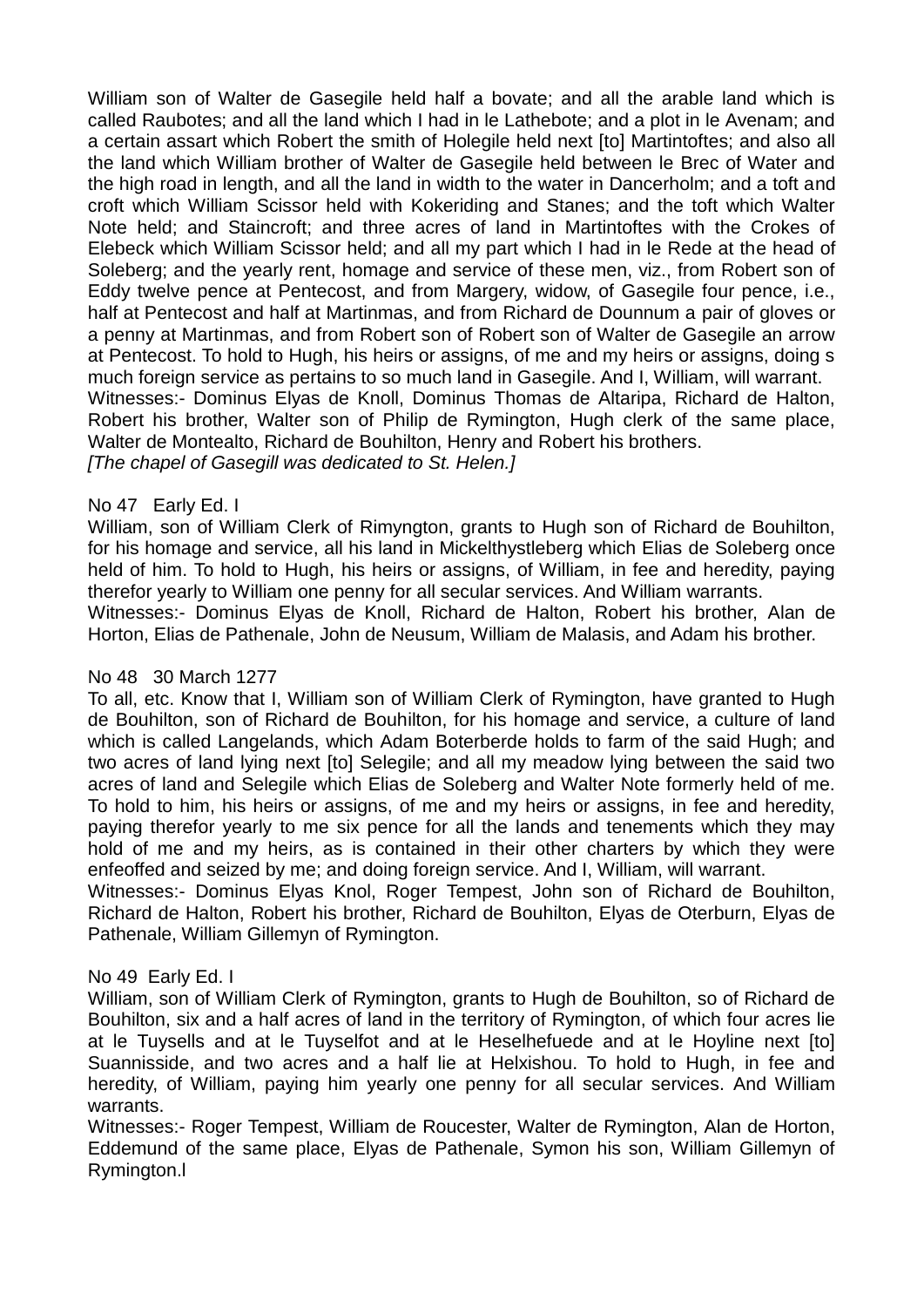#### No 50 Early Ed. I

To all, etc., greeting. Know that I, William de Rimyngton, have confirmed to Hugh, son of Richard de Bolton, his heirs or assigns, all the land and tenement which he, Hugh, had by my gift within the bounds of Gasegile and Rimyngton, with rents, viz., Otercroft with the meadow of Otercroft, and with a meadow which Matilda de Derewent once held. Besides four bovates of land, of which one is in the territory of Rymington, which Richard Scot held, and three bovates of land are in Gasegile, of which Robert the Smith of Holegile held one bovate, and Richard son of Alan de Gasegile held another bovate of land and a half, and William son of Walter de Gasegile held half a bovate; and all the arable land which is called Rawebuttes; and all the land which I had in Lathebot; and a plot of land in le Havenam; and a certain assart which Robert the Smith of Holegile held, next [to] Martintoftes; and all the land which William brother of Walter de Gasegile held in le Brek from the water to the high road in length, and all the land in width to the water in Dancerholm; and a toft and croft which William Cissor held with Kockeriding and le Stanes; and a toft which Walter Note held; and Staincroft; and three acres of land in Martintoftes with the Crokis of Elebeck which William Cissor held; and all my part which I had in le Reed at the head of Solebergh; and all the rents and all the homage and service of the men who formerly held of me in Gasegile, as is more fully contained in the charters which Hugh has; and six acres of land and a half lying in the territory of Rimyngton, of which four acres lie at le Twysel and two and a half aces at Elfhou; and four acres of land in the territory of Rimyngton, viz., at Downnumwra; and three bovates of meadow lying in the territory of that town; besides all my carucates of land lying in a certain culture called Walterfald in the same territory of the same town; and two acres of arable land Iving within the bounds of Rimyngton, viz., le Havenam; and all my meadow in le Havenam in the territory of the same town; and all my land as it lies in length and width between the ash trees of the Chapel of Gasegil and the pond of Rimyngton mill; and and all my land lying in Mikelthysterbergh which Elyas de Soleberg held of me; and two acres and a half of land lying in Sandilandes in the territory of Rimyngton; and a culture which is called le Milnehou lying in length between the high road and the ditch of the monks of Sallay; and a culture which is called Langelands; and two acres of land lying next [to] Selegile; and all my meadow lying between the said two acres of land and Selegile; and all my meadow which I had in Crossmire; and all my meadow which I had in Milnesdike; and two acres of land in the territory of Rimington lying above Elfhou between the land of the Abbat of Sallay and the land of William de Roucester, as the charters which Hugh therefor has fully shoiwn. And know that I, the said William de Rimyngton, have released and quitclaimed to the said Hugh the rent of eighteen pence which he used to pay me for lands which he bought from me, as it is manifest in his charters, for a certain sum of money which the said Hugh gave me in hand in my great necessity, This release of all the lands, tenements, meadows, moors, pastures and all other things, I have made as is more fully contained in the charters of the said Hugh, saving to me the foreign service of that tenement, as much as is due. Witnesses:- Dominus Roger Tempest, William de Roucester, Walter son of Philipp de

Rimyngton, Alan de Horton, Edemund Mancel of the same place, William Gilemin of Rimyngton.

*[The chapel of Gasegill was dedicated to St. Helen.]*

No 51. Early Ed. I

To all, etc., Alan de Horton greeting, Know that I have granted to Hugh son of Richard de Bouhilton all my meadow lying in two parts in le broces without any withholding, viz., that meadow which Adam son of Walter de Holegile and Eve his wife once held of me. To hold of me in fee and heredity to him an his heirs or assigns, paying to me yearly a barbed arrow for all secular services. And I, Alan, will warrant.

Witnesses: Dominus Elyas de Knol, John son of Richard de Bouhilton, Walter de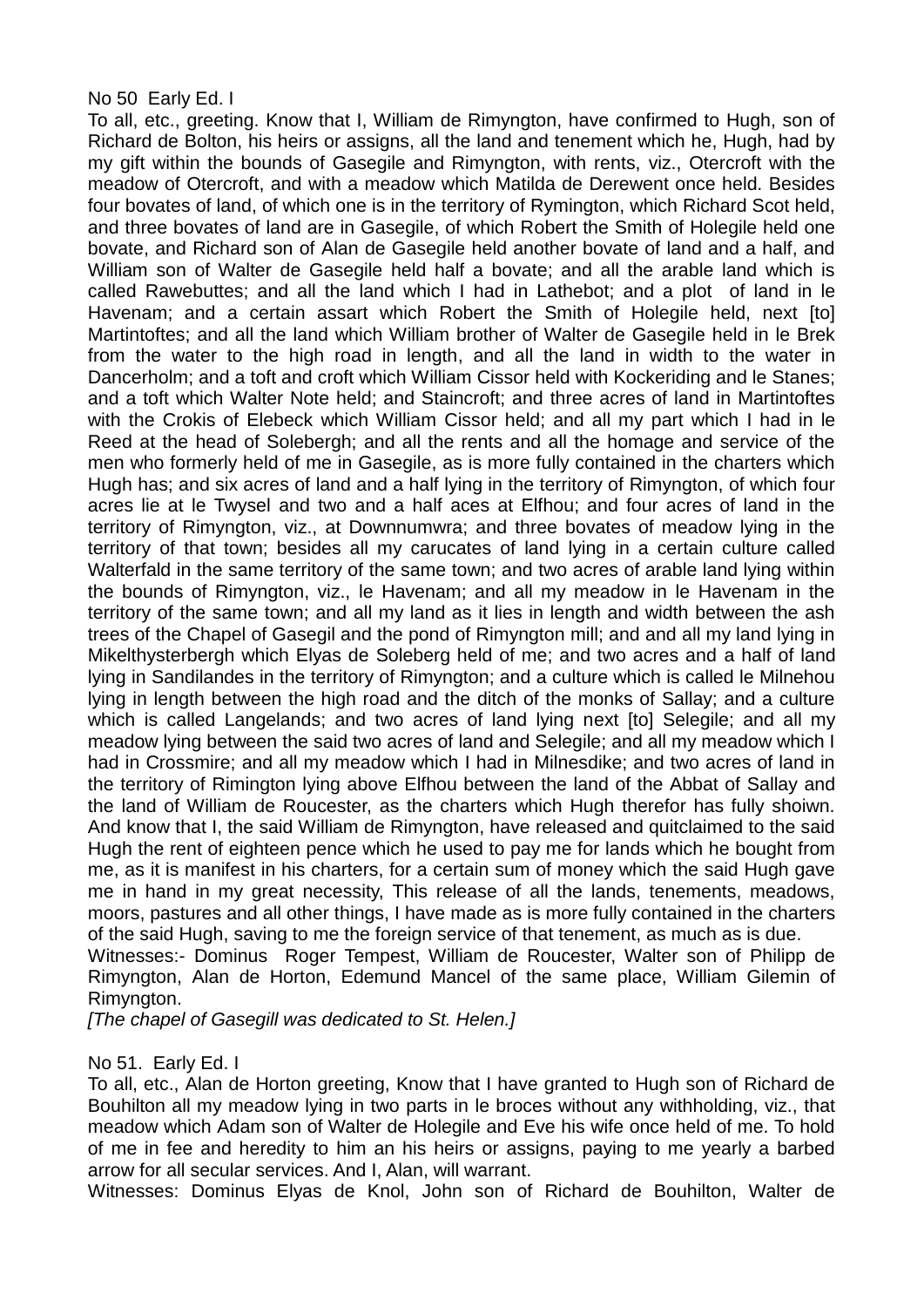Rimyngton, Richard son of Richard de Bouhilton, William son of William Clerk of Rimyngton, Elyas de Pathenale, William Gilmyn.

# No 52. Early Ed I

William Gilemyn of Rymington grants to Hugh son of Richard de Bouhilton all his arable land with meadow lying at Grayhestan next [to] Arnaldebighing abutting Elebec towards the south, and all his land lying above Litlelthistelbergh, abutting on one head on Elebec towards the east, and on the other head on le Houh towards the west. To hold to Hugh, his heirs or assigns, of William, in fee and heredity, paying therefor yearly one penny for all secular services. And William warrants.

Witnesses:- Dominus Roger Tempest, William de Roucester, Walter de Rymington, Alan de Horton, Hugh de Rymington, clerk, William Baudevyn of the same place, William son of Eddy of Gasegile.

## No 53. Circa 1280

John son of Ysaac de Rymington grants to Alan de Boulton all the land pertaining to his (John's) half carucate above Littilthistelberch, lying between the land of William de Roucester and the land of Robert de Rimington called Busselland; and all the land pertainig to his half carucate at Chapelbuttes, lying between the land of the said Robert de Rimington on the one part and Chapelsti on the other; and all the land pertaining to his half carucate above le Liddewatebuttes, lying between the land of William de Roucester and the land of the said Robert de Rimington called Busselland. To hold to Alan, his heirs or assigns, of John, paying therefor yearly a rose for every secular service. And John warrants.

Witnesses:- William de Roucester, Walter de Rimington, Henry his son, Hugh clerk of the same place, Eadmond Maunsel of Horton, John de Panehal, William Gilmine.

# No 54. Circa 1280

John son of Isac de Rymington grants to Walter de Rymington a bovate of land in the town of Rymington of [his] half carucate in that town, viz., that bovate which lies towards the east. And besides he grants to the said Walter all his land lying in a certain culture called Halfhou, and all his land lying in a certain culture called Heselheued, and all his meadow of Hundekelde belonging to his said half carucate in that town. To hold to Walter, his heirs or assigns, of his, John's, chief lord, doing as much foreign service as pertains to one bovate of land, where twelve carucates make a knight's fee, for all secular services. And John warrants.

Witnesses:- William de Roucester, John de Boulton, Alan de Boulton, Alan de Horton, John his son, Symon de Pathenale, John his brother, William Gilmyn of Rymington, William Baudewyn.

#### No 55. Circa 1280

William Clerk son of Isac clerk of Remington grants to Alan son of Rekard de Bolton a plot of land in the territory of Remington, viz., as much as pertains to twelve bovates of land in le Buttis, which formerly were the twelve bovates of William Gilmin, at the upper heads of the crofts of William de Remington, one head extending towards the north, and the other at Lidiyatsteyel towards the south; and a strip of land which formerly belong to his, William's, bovate, lying between the two bovates of William de Roucester, one head extending above the croft of the said William de Remington towards the north and the other at the common pasture towards the south. To hold to Alan, his heirs or assigns, of the church of St Mary of Gisburn in Craven and of its rectors, paying therefor yearly to the said church a rose for